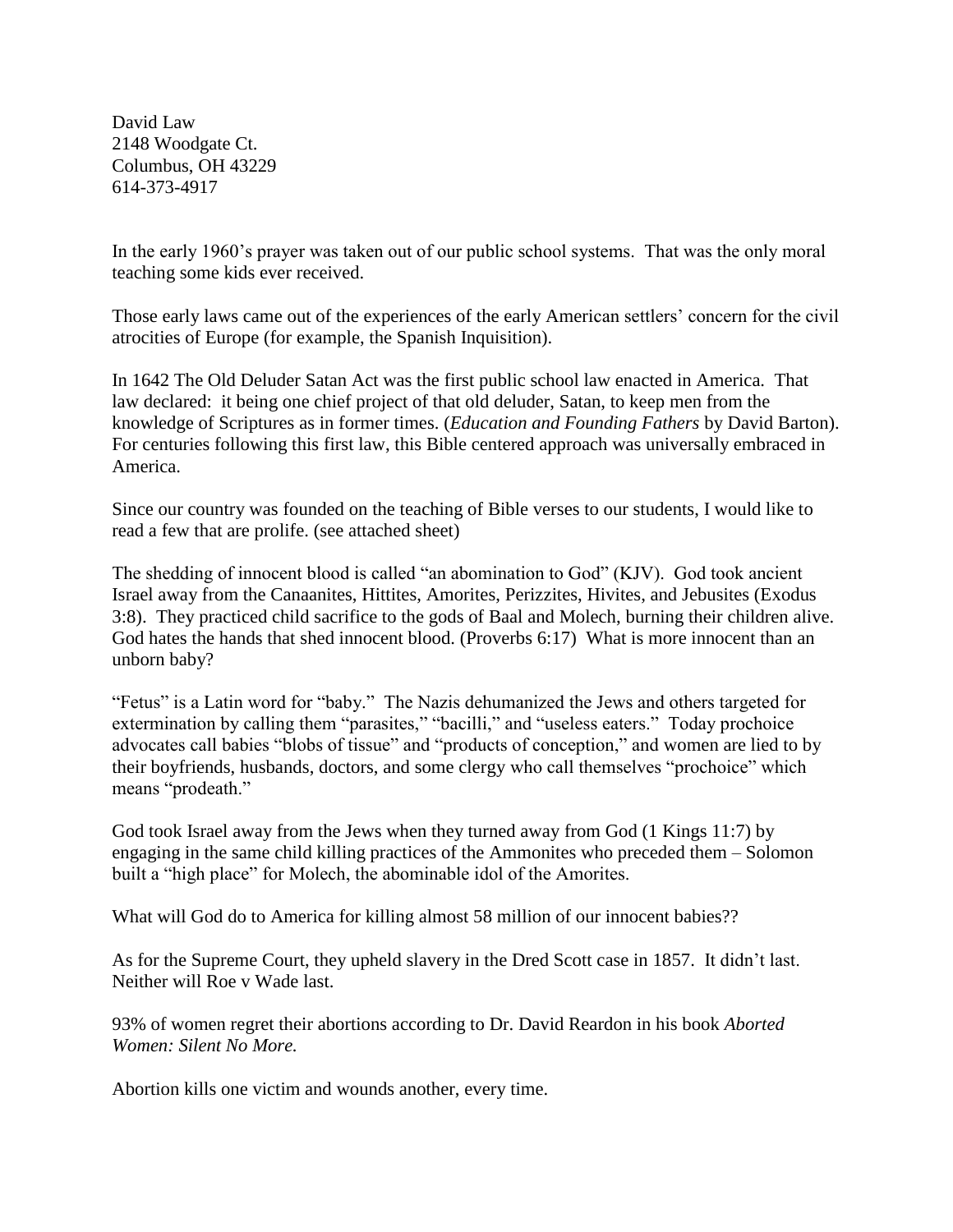Please refer to the document I've included titled "So you're going to have an abortion." I'd like to read some highlights from this document.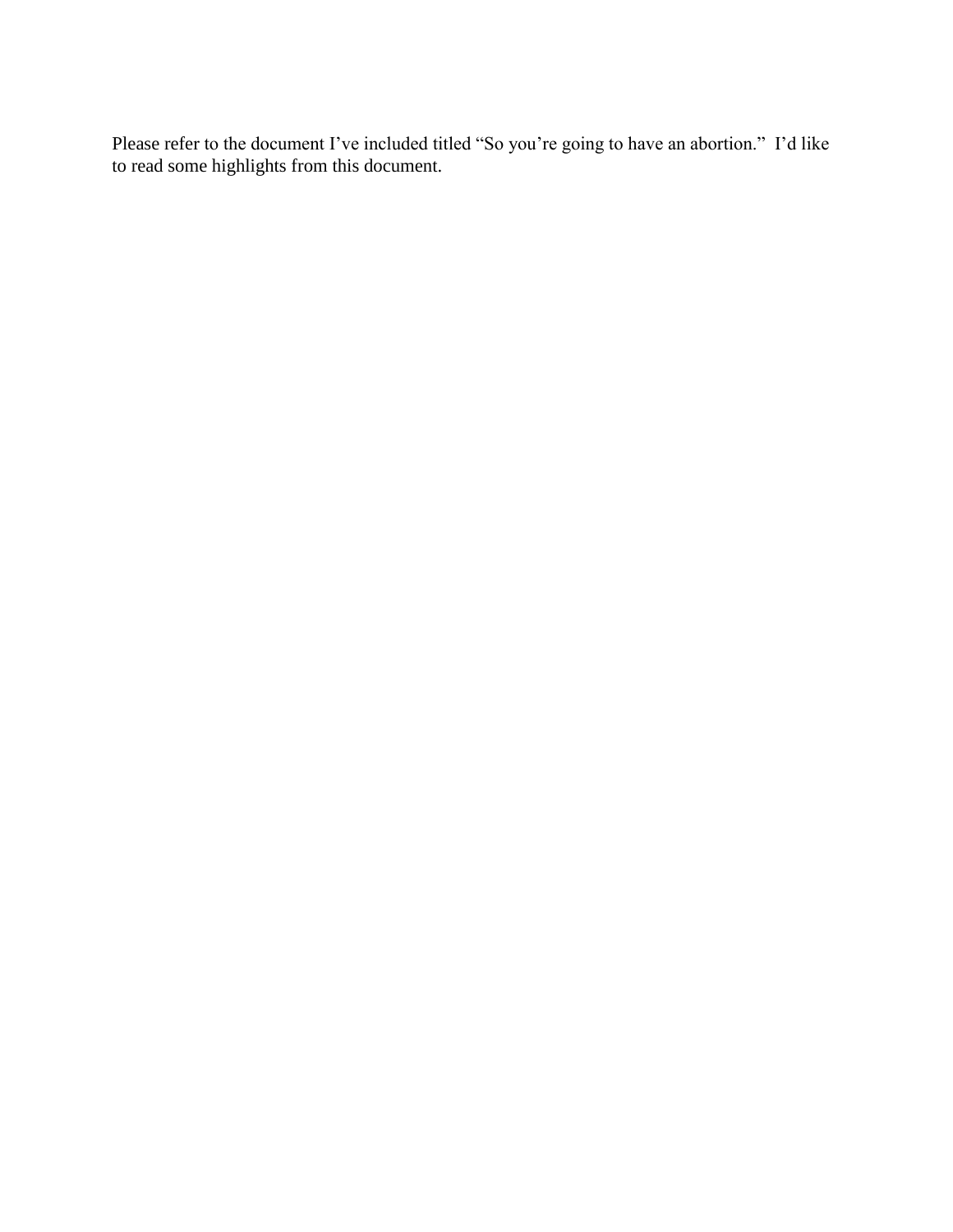## **Prolife Scripture Texts**

(Anything in parentheses is commentary, not the actual scripture.)

Quoted from: NASB (New American Standard Bible); NKJ (New King James); and NIV (New International Version).

#### **The Baby**

Psalms 139:13-16 For You formed my inward parts; You wove me in my mother's womb. 14 I will give thanks to You, for I am fearfully and wonderfully made; Wonderful are Your works, And my soul knows it very well. 15 My frame was not hidden from You, When I was made in secret, And skillfully wrought in the depths of the earth; 16 Your eyes have seen my unformed substance; And in Your book were all written The days that were ordained for me, When as yet there was not one of them. NASB

Isaiah 49:1,5 Listen to Me O islands, And pay attention, you peoples from afar. The Lord called Me from the womb; From the body of My mother He named Me...5 And now says the Lord, who formed Me from the womb to be His Servant **NASB** 

Luke 1:41-44 When Elizabeth heard Mary's greeting, the baby leaped in her womb; and Elizabeth was filled with the Holy Spirit. 42 And she cried out with a loud voice, and said, "Blessed are you among women, and blessed is the fruit of your womb! 43 And how has it happened to me, that the mother of my Lord would come to me? 44 For behold, when the sound of your greeting reached my ears, the baby leaped in my womb for joy." NASB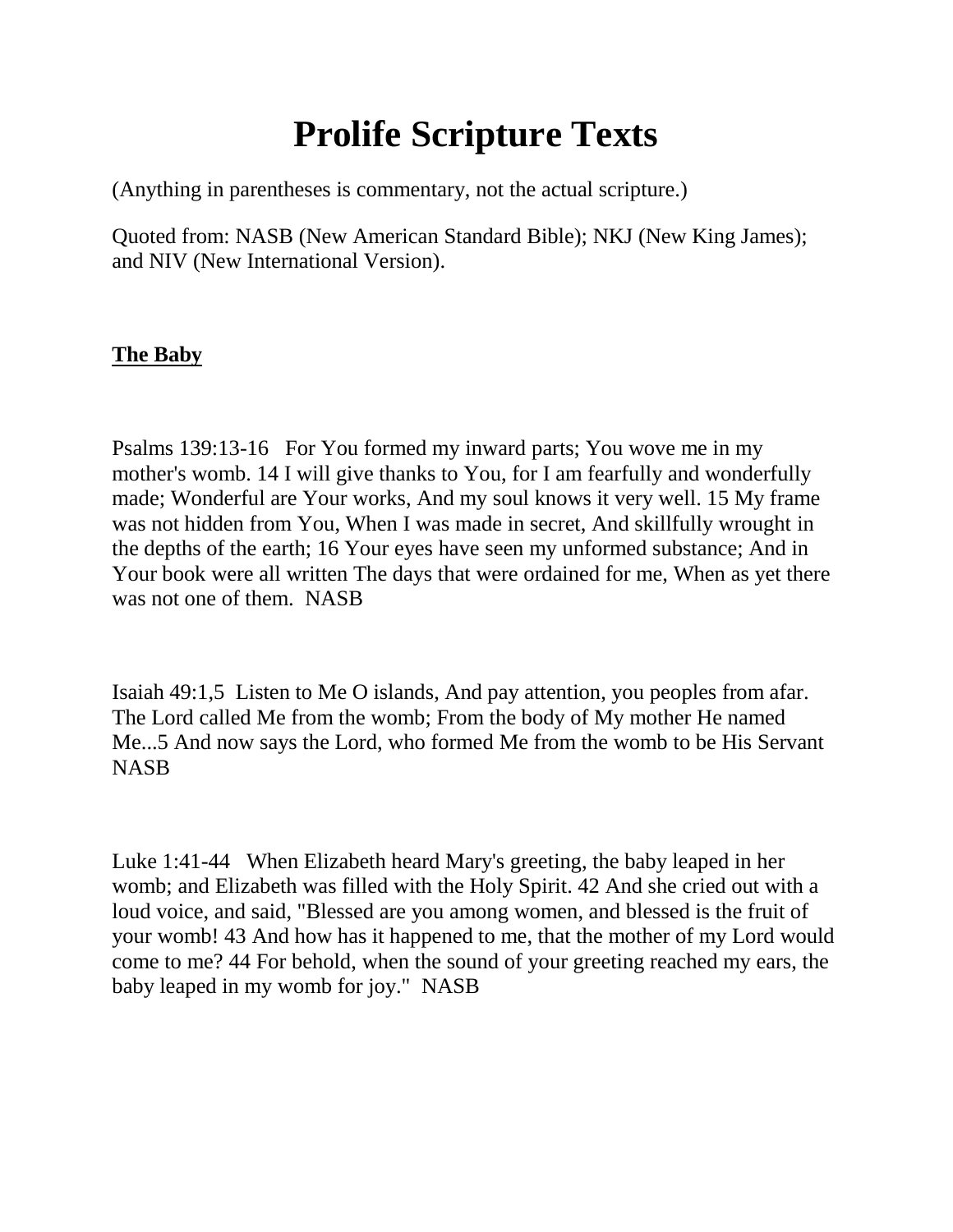#### **Personhood**

Genesis 4:1 Now the man had relations with his wife Eve, and she conceived and gave birth to Cain, and she said, "I have gotten a manchild with the help of the Lord." NASB

Genesis 25:23 And the Lord said to her, "Two nations are in your womb; And two peoples shall be separated from your body; And one people shall be stronger than the other; And the older shall serve the younger."(Jacob and Esau before birth) NASB

Judges 13:3,5-7 Then the angel of the Lord appeared to the woman, and said to her, "Behold now, you are barren and have borne no children, but you shall conceive and give birth to a son...5 For behold, you shall conceive and give birth to a son, and no razor shall come upon his head, for the boy shall be a Nazirite to God from the womb; and he shall begin to deliver Israel from the hands of the Philistines." 6 Then the woman came and told her husband, saying, "A man of God came to me and his appearance was like the appearance of the angel of God, very awesome. And I did not ask him where he came from, nor did he tell me his name. 7 But he said to me, 'Behold, you shall conceive and give birth to a son, and now you shall not drink wine or strong drink nor eat any unclean thing, for the boy shall be a Nazirite to God from the womb to the day of his death.'"(Samson was dedicated to God even "from the womb", before birth) NASB

Job 3:3 ...the night which said, 'A boy is conceived.' (a boy child in the womb) NASB

Psalms 51:5 Behold, I was brought forth in iniquity, And in sin my mother conceived me.(David admits he was himself sinful from his moment of first being) **NASB**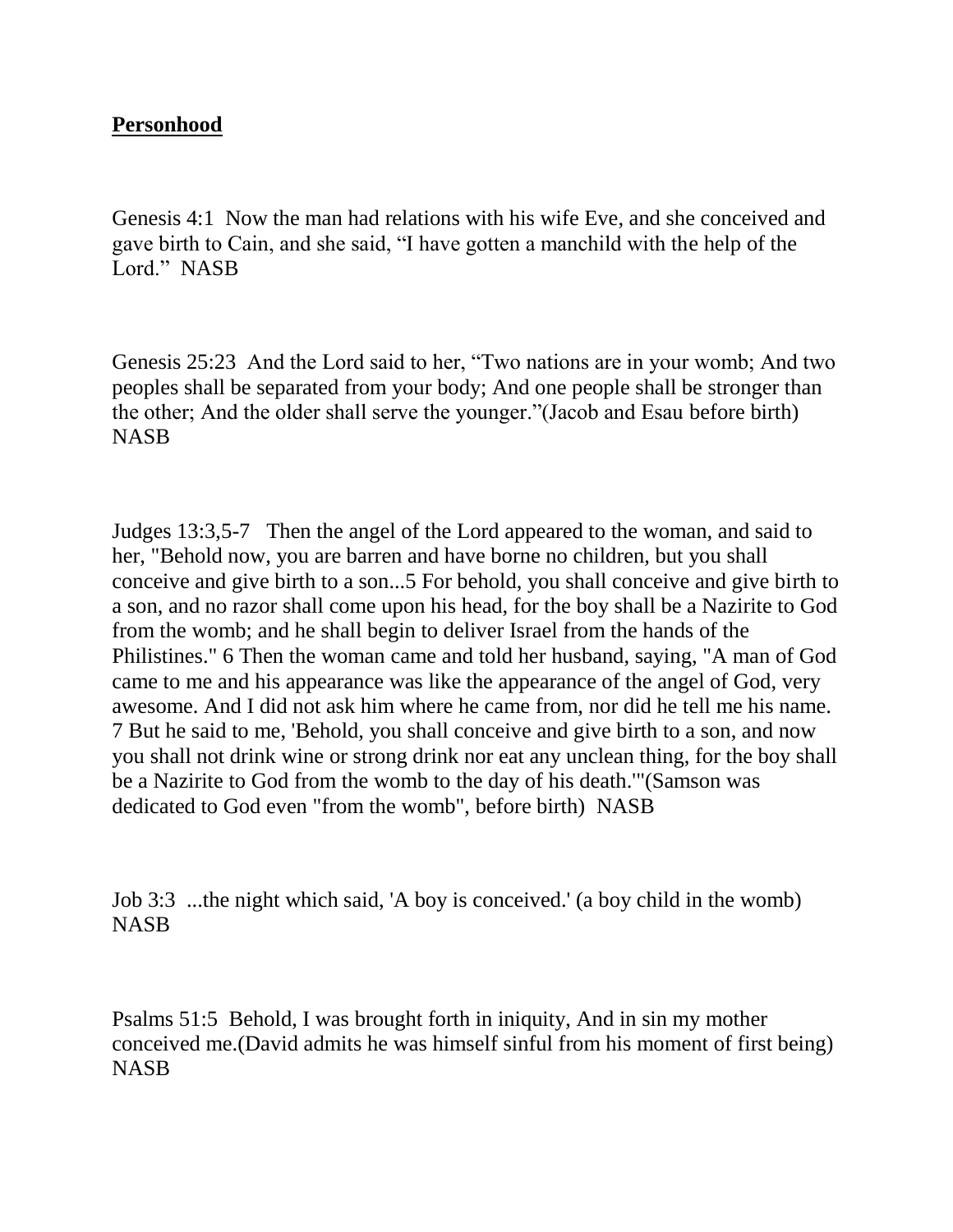Jeremiah 1:5 Before I formed you in the womb I knew you, And before you were born I consecrated you; I have appointed you a prophet to the nations. (God consecrated Jeremiah to be a prophet from his first moment of conception in the womb.) NASB

#### **The Image of God**

Genesis 1:26-27 Then God said, "Let Us make man in Our image, according to Our likeness;...." 27 God created man in His own image, in the image of God He created him; male and female He created them. NASB

James 3:9 ... men, who have been made in the likeness of God; NASB

#### **The Mothers**

Jeremiah 31:15,17,34 "A voice is heard in Ramah, Lamentation and bitter weeping. Rachel is weeping for her children; She refuses to be comforted for her children, Because they are no more."...17 "There is hope for your future ,"...34 ...declares the Lord, "for I will forgive their iniquity, and their sin I will remember no more." NASB

Matthew 5:4 "Blessed are those who mourn, for they shall be comforted." NASB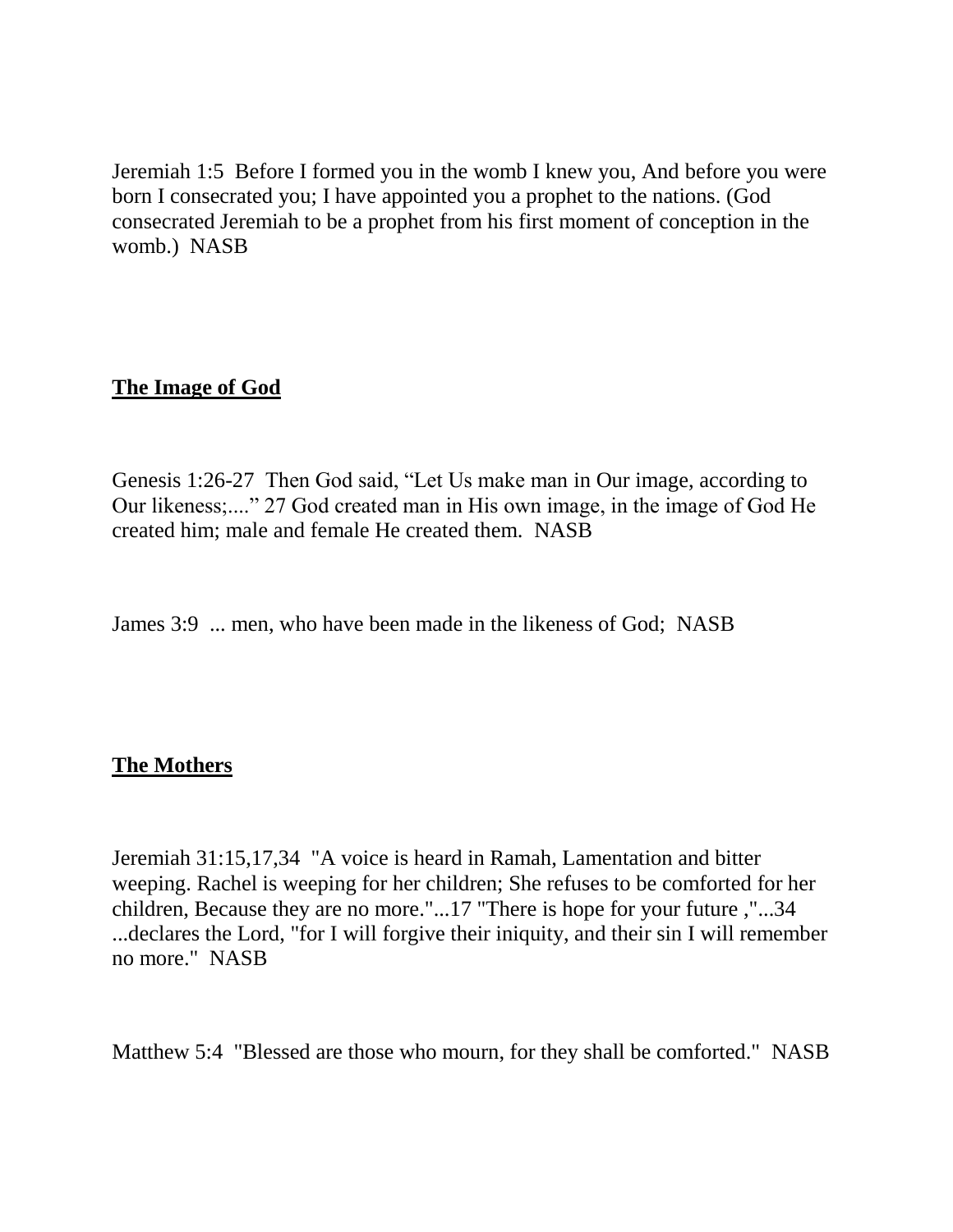Romans 8:1 Therefore there is now no condemnation for those who are in Christ Jesus. NASB

Hebrews 4:15-16 For we do not have a high priest who cannot sympathize with our weaknesses, but One who has been tempted in all things as we are, yet without sin. 16 Therefore let us draw near with confidence to the throne of grace, so that we may receive mercy and find grace to help in time of need. NASB

#### **Abortion Industry**

Psalms 15:5 Nor does he take a bribe against the innocent. NASB (The righteous man does not accept payment to harm an innocent person; those who do so are wicked.)

Psalms 58:10 The righteous will rejoice when he sees the vengeance; He will wash his feet in the blood of the wicked. NASB (We will rejoice when the evil are brought to justice.)

Proverbs 24:20 For there will be no future for the evil man; The lamp of the wicked will be put out. NASB

Proverbs 28:10 He who leads the upright astray in an evil way Will himself fall into his own pit. NASB

Proverbs 28:17 A man who is laden with the guilt of human blood Will be a fugitive until death; let no one support him. NASB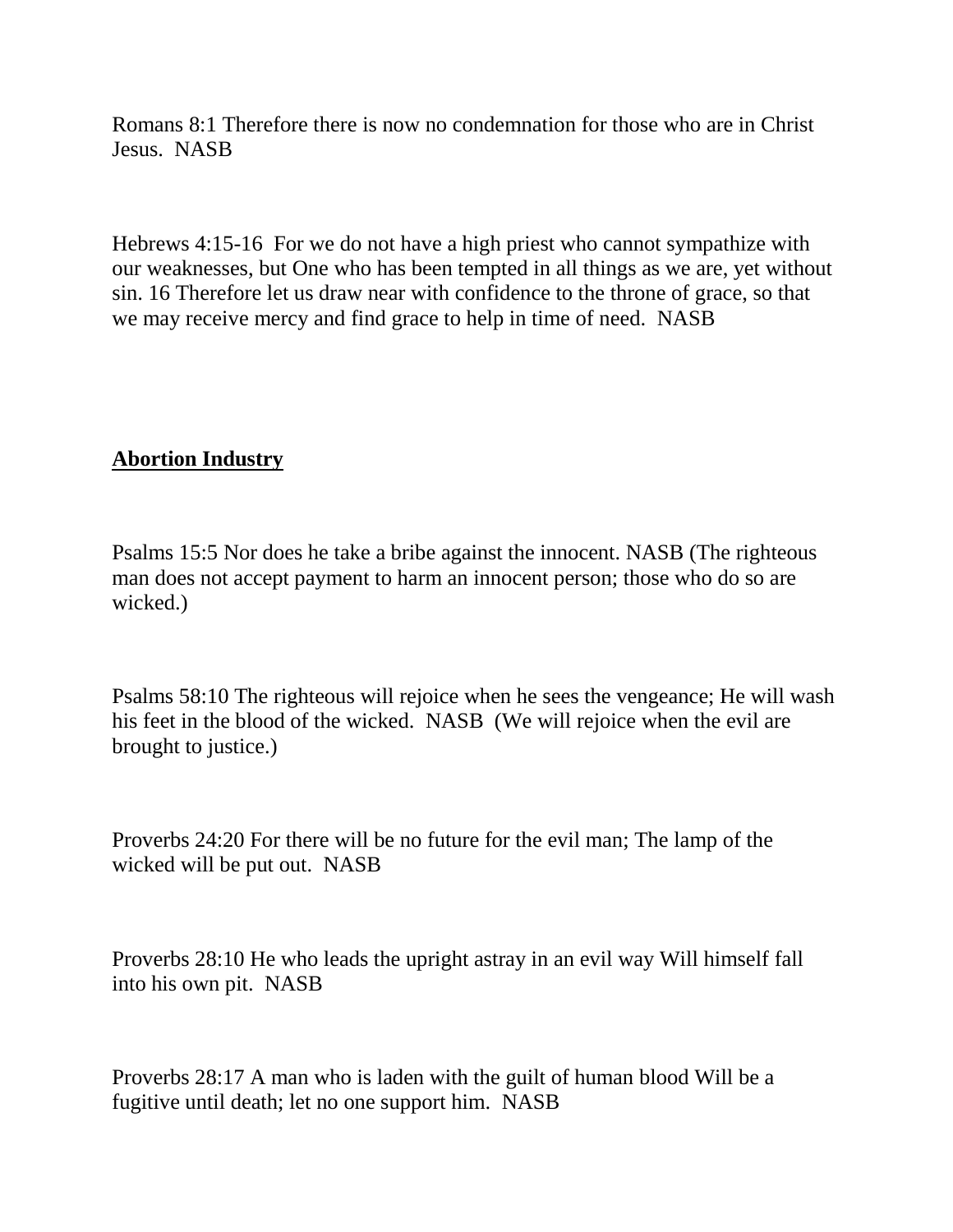Luke 17:2 It would be better for him if a millstone were hung around his neck and he were thrown into the sea, than that he would cause one of these little ones to stumble. NASB

Romans 1:18-20 For the wrath of God is revealed from heaven against all ungodliness and unrighteousness of men who suppress the truth in unrighteousness, 19 because that which is known about God is evident...20 ...so that they are without excuse. NASB

2 Corinthians 4:4 ...the god of this world has blinded the minds of the unbelieving NASB (The gospel is open and revealed to everyone, except to those who refuse to believe. Satan is the god of this world. His work is to deceive, and he has blinded those who don't believe in Christ. The allure of money, power, and pleasure blinds people to the light of Christ's gospel. Those who reject Christ and prefer their own pursuits have unknowingly made Satan their god. --NASB Life Application Study Bible commentary)

#### **Shedding of Innocent Blood**

Genesis 4:10 And He said, "What have you done? The voice of your brother's blood is crying to me from the ground." NASB (Cain murdered his brother Abel.)

Exodus 20:13 You shall not murder. NASB (The sixth of the Ten Commandments.)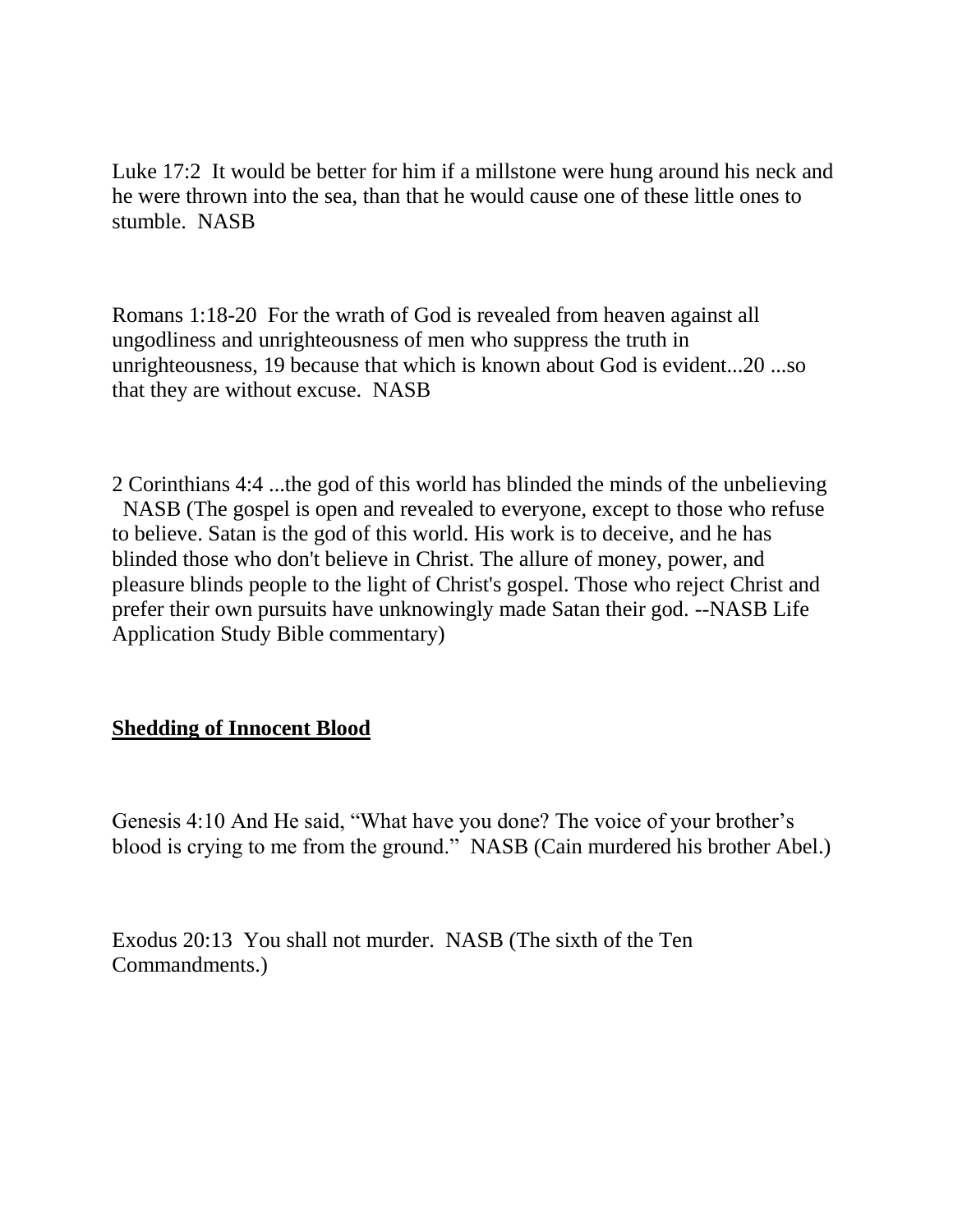Exodus 21:22-23 If men who are fighting hit a pregnant woman and...23 But if there is serious injury, you are to take life for life NIV (Killing the unborn baby is murder, so the penalty is death.)

Leviticus 20:2-5 "You shall also say to the sons of Israel, 'Any man from the sons of Israel or from the aliens sojourning in Israel, who gives any of his offspring to Molech, shall surely be put to death; the people of the land shall stone him with stones. 3 I will also set My face against that man and will cut him off from his people, because he has given some of his offspring to Molech, so as to defile My sanctuary and to profane My holy name. 4 If the people of the land, however, should ever disregard that man when he gives any of his offspring to Molech, so as not to put him to death, 5 then I Myself will set My face against that man and against his family; and I will cut off from among their people both him and all those who play the harlot after him, by playing the harlot after Molech.'" NASB

### Psalm 106:35 But <sup>a</sup>they mingled with the nations

And learned their <sup>1</sup> practices,

36 And <sup>a</sup>served their idols,

<sup>b</sup>Which became a snare to them.

- 37 They even <sup>a</sup>sacrificed their sons and their daughters to the  $<sup>b</sup>$  demons,</sup>
- 38 And shed <sup>a</sup>innocent blood,

The blood of their  $\frac{b}{2}$ sons and their daughters,

Whom they sacrificed to the idols of Canaan;

And the land was  $\degree$  polluted with the blood.

39 Thus they became  $\alpha$ <sup>a</sup>unclean in their <sup>1</sup> practices,

And <sup>b</sup>played the harlot in their deeds.

40 Therefore the <sup>a</sup>anger of the LORD was kindled against His people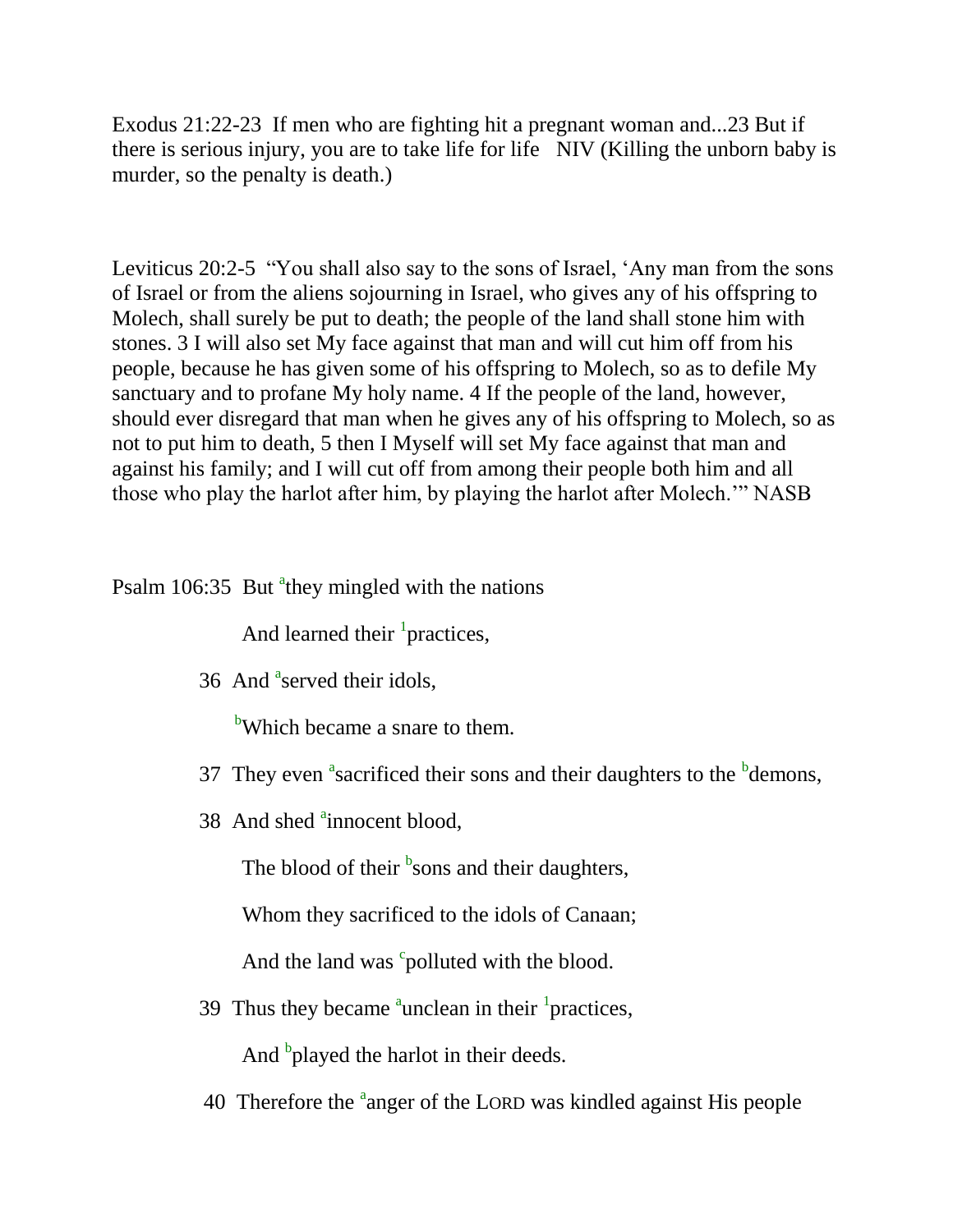And He  $<sup>b</sup>$ abhorred His  $<sup>1c</sup>$ inheritance.</sup></sup>

41 Then  ${}^{a}$ He gave them into the hand of the  ${}^{1}$ nations,

And those who hated them ruled over them.

42 Their enemies also <sup>a</sup>oppressed them,

And they were subdued under their  $\frac{1}{2}$  power.

43 Many times He would <sup>a</sup>deliver them;

They, however, were rebellious in their  $\frac{b}{c}$  counsel,

And *so* <sup>c</sup>sank down in their iniquity.

Proverbs 6:16-17 ...things the Lord hates, ...that are detestable to Him: 17...hands that shed innocent blood NIV

Isaiah 1:15-17 15 So when you spread out your hands in prayer, I will hide My eyes from you; Yes, even though you multiply prayers, I will not listen. Your hands are covered with blood. 16 Wash yourselves, make yourselves clean; Remove the evil of your deeds from My sight. Cease to do evil, 17 Learn to do good; Seek justice, Reprove the ruthless, Defend the orphan, Plead for the widow. **NASB** 

Jeremiah 19:4-8 For they have forsaken me ...and they have filled this place with the blood of the innocent. 5 They have built the high places of Baal to burn their sons in the fire ...6 So beware, the days are coming, declares the Lord, when people will ...call this place...the Valley of Slaughter...8 I will devastate this city and make it an object of scorn NIV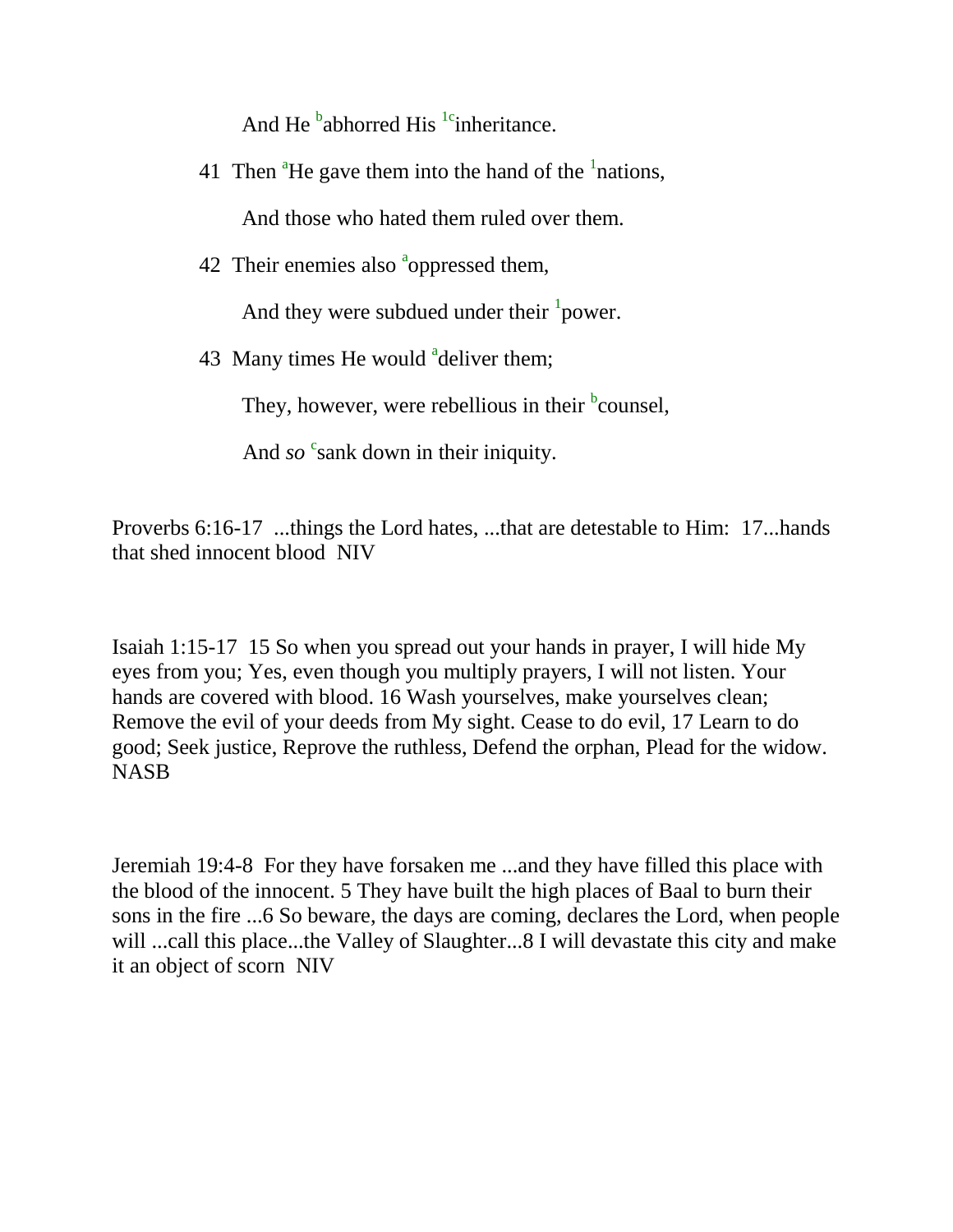Ezekiel 22:12 "In you they have taken bribes to shed blood; you have taken interest and profits, and you have injured your neighbors for gain by oppression, and you have forgotten Me," declares the Lord God. NASB

Ezekiel 23:35-39 35 Therefore, thus says the Lord God, "Because you have forgotten Me and cast Me behind your back, bear now the punishment of your lewdness and your harlotries." 36 Moreover, the Lord said to me, "Son of Man, will you judge Oholah and Oholibah? Then declare to them their abominations. 37 For they have committed adultery, and blood is on their hands. Thus they have committed adultery with their idols and even caused their sons, whom they bore to Me, to pass through the fire to them as food. 38 Again, they have done this to Me: they have defiled My sanctuary on the same day and have profaned My sabbaths. 39 For when they had slaughtered their children for their idols, they entered My sanctuary on the same day to profane it; and lo, thus they did within My house." **NASB** 

Ezekiel 35:6 "Therefore as I live," declares the Lord God, "I will give you over to bloodshed, and bloodshed will pursue you; since you have not hated bloodshed, therefore bloodshed will pursue you." NASB

Ezekiel 36:12,14,18 ...you will never again deprive them of their children...14 you will no longer devour men or make your nation childless, declares the Sovereign Lord...18 So I poured out My wrath on them because they had shed blood in the land NIV

#### **Higher Laws**

Exodus 1:15-21 Then the king of Egypt spoke to the Hebrew midwives, one of whom was named Shiphrah, and the other was named Puah; 16 and he said, "When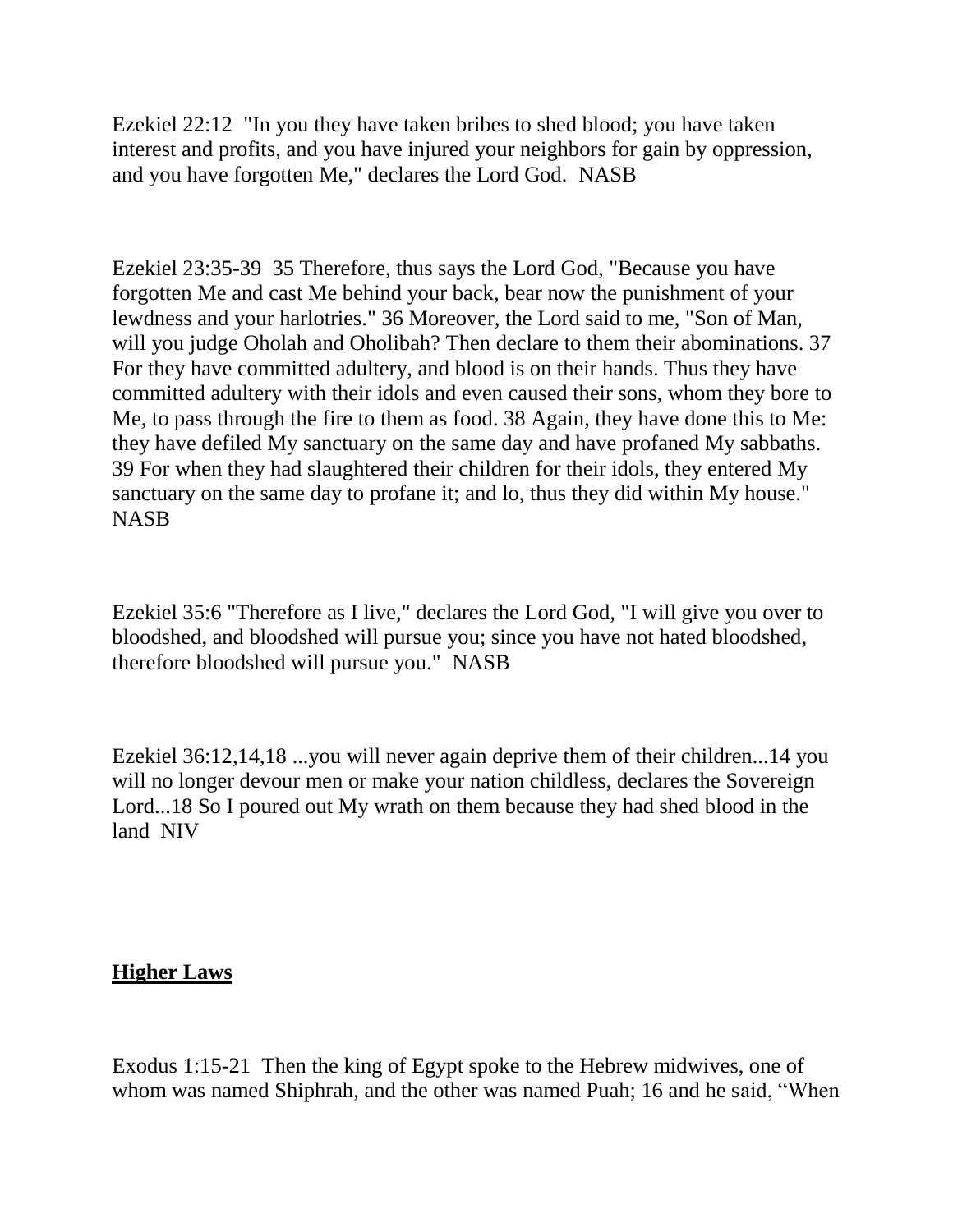you are helping the Hebrew women to give birth and see them upon the birthstool, if it is a son, then you shall put him to death; but if it is a daughter, then she shall live." 17 But the midwives feared God, and did not do as the king of Egypt had commanded them, but let the boys live. 18 So the king of Egypt called for the midwives, and said to them, "Why have you done this thing, and let the boys live?" 19 The midwives said to Pharaoh, "Because the Hebrew women are not as the Egyptian women; for they are vigorous and they give birth before the midwife can get to them." 20 So God was good to the midwives, and the people multiplied and became very mighty. 21 Because the midwives feared God, He established households for them. NASB

Daniel 6:5-27 (Daniel was thrown in the lion's den for worshipping God and breaking a new law forbidding it. God protected Daniel and King Darius changed the law to declare men should fear the real and living God, Who delivers His followers.)

Matthew 2:7-12 (King Herod ordered the three magi to report back to him about the baby Jesus, so he could kill the baby. But God warned them in a dream so they disobeyed the King and went home another way.)

Acts 5:29 But Peter and the apostles answered, "We must obey God rather than men." NASB

Joshua 2:4-7 (Rahab protected the Israelite spies. God rewarded Rahab's obedience to Him over obedience to evil local rulers.)

Hebrews 11:31 By faith Rahab the harlot did not perish along with those who were disobedient, after she had welcomed the spies in peace. NASB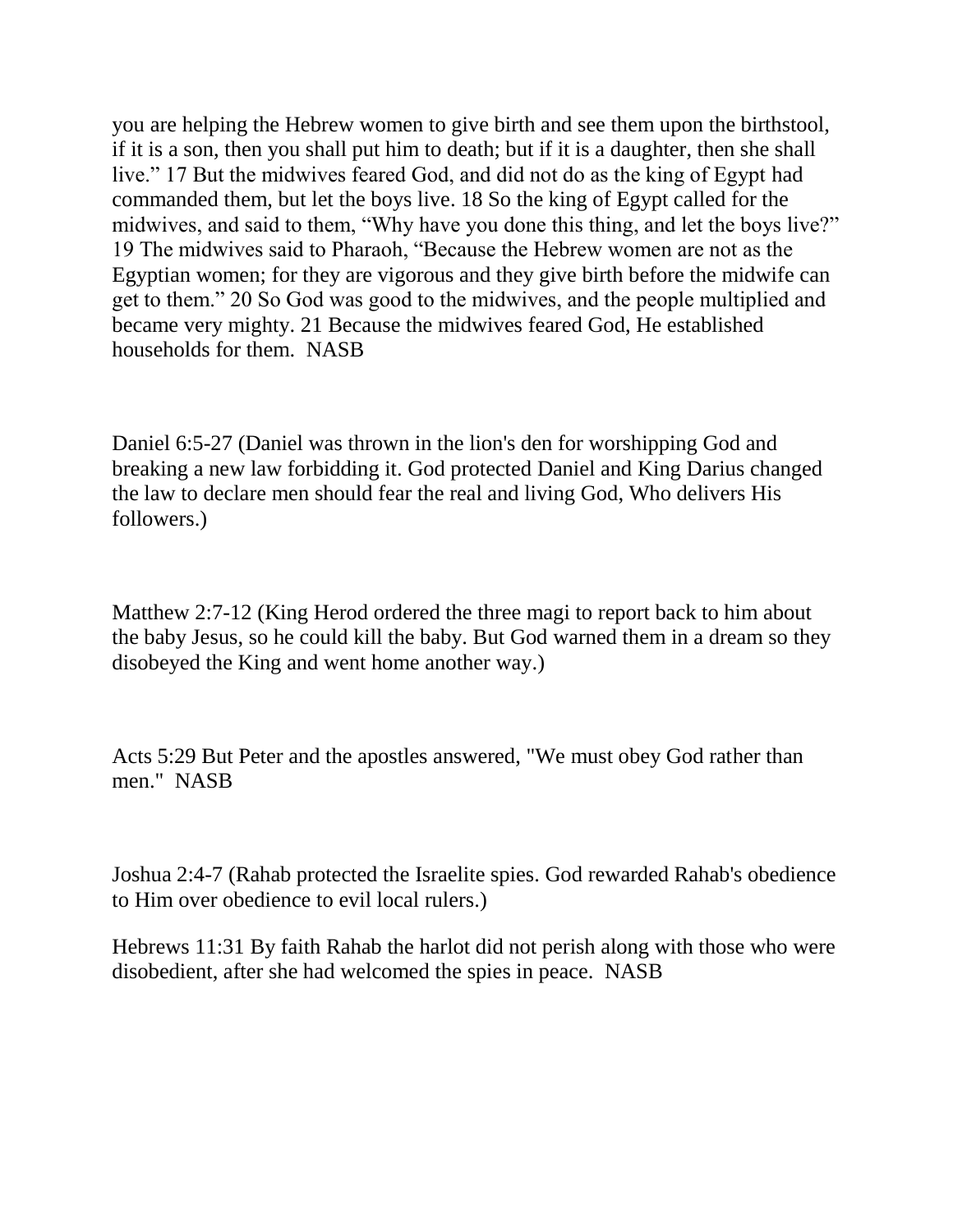#### **God's Justice**

Genesis 9:6 Whoever sheds man's blood, By man his blood shall be shed, For in the image of God He made man. NASB

Numbers 35:33 So you shall not pollute the land in which you are; for blood pollutes the land and no expiation can be made for the land for the blood that is shed on it, except by the blood of him who shed it. NASB

Deuteronomy 21:1-9 (God explains the whole community must be held responsible for what is going on around them, and when they see harm they must move to correct it and bring the guilty to account. And even if they didn't know, they must show they do not support it, and repent for letting it happen. Only then can they be forgiven for allowing the shedding of innocent blood in their midst.)

Deuteronomy 30:19 I call heaven and earth to witness against you today, that I have set before you life and death, the blessing and the curse. So choose life in order that you may live, you and your descendants. NASB

Psalms 9:17 The wicked shall be turned into hell, And all the nations that forget God. NKJ

Amos 5:15 Hate evil, love good, And establish justice in the gate! Perhaps the Lord God of hosts May be gracious (and forgive your sins.) NASB

1 Peter 4:17 For it is time for judgment to begin,...what will be the outcome for those who do not obey the gospel of God? NASB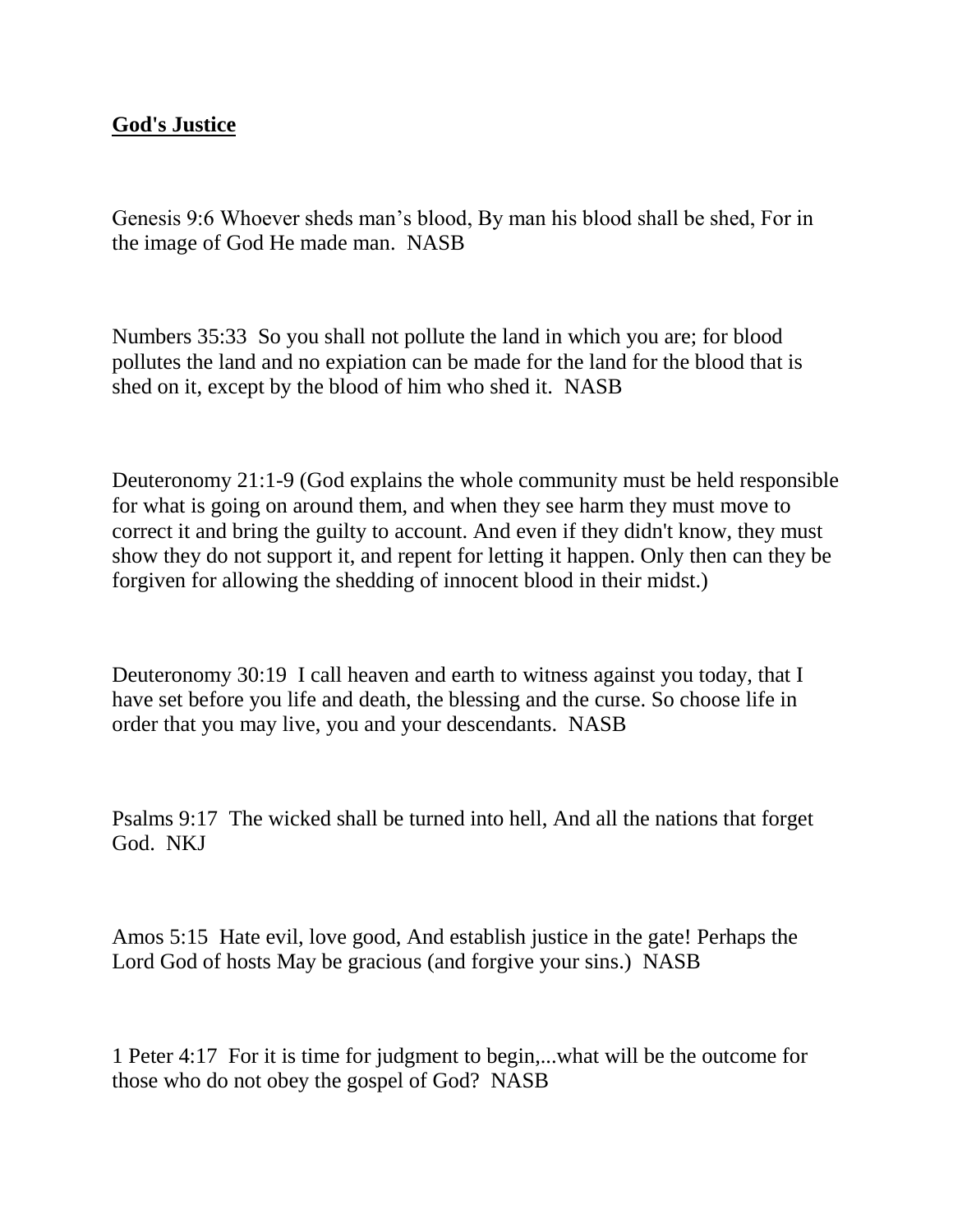#### **Government**

2 Samuel 23:3-4 The God of Israel said, The Rock of Israel spoke to me: He who rules over men righteously, Who he rules in the fear of God, 4 Is as the light of the morning when the sun rises NASB

Psalms 33:12 Blessed is the nation whose God is the Lord NASB

Psalms 146:3-4 Do not put your trust in princes, in mortal men, who cannot save. 4 When their spirit departs, ...their plans come to nothing. NIV

Proverbs 14:34 Righteousness exalts a nation, but sin is a disgrace to any people. **NASB** 

Proverbs 28:15-17 Like a roaring lion and a rushing bear Is a wicked ruler over a poor people. 16 A leader who is a great oppressor lacks understanding... 17 A man who is laden with the guilt of human blood Will be a fugitive until death; let no one support him. NASB

Proverbs 29:2 When the righteous thrive, the people rejoice; when the wicked rule, the people groan. NIV

Romans 13:1 Everyone must submit himself to the governing authorities, NASB (Are there times when we should not submit to the government? We should never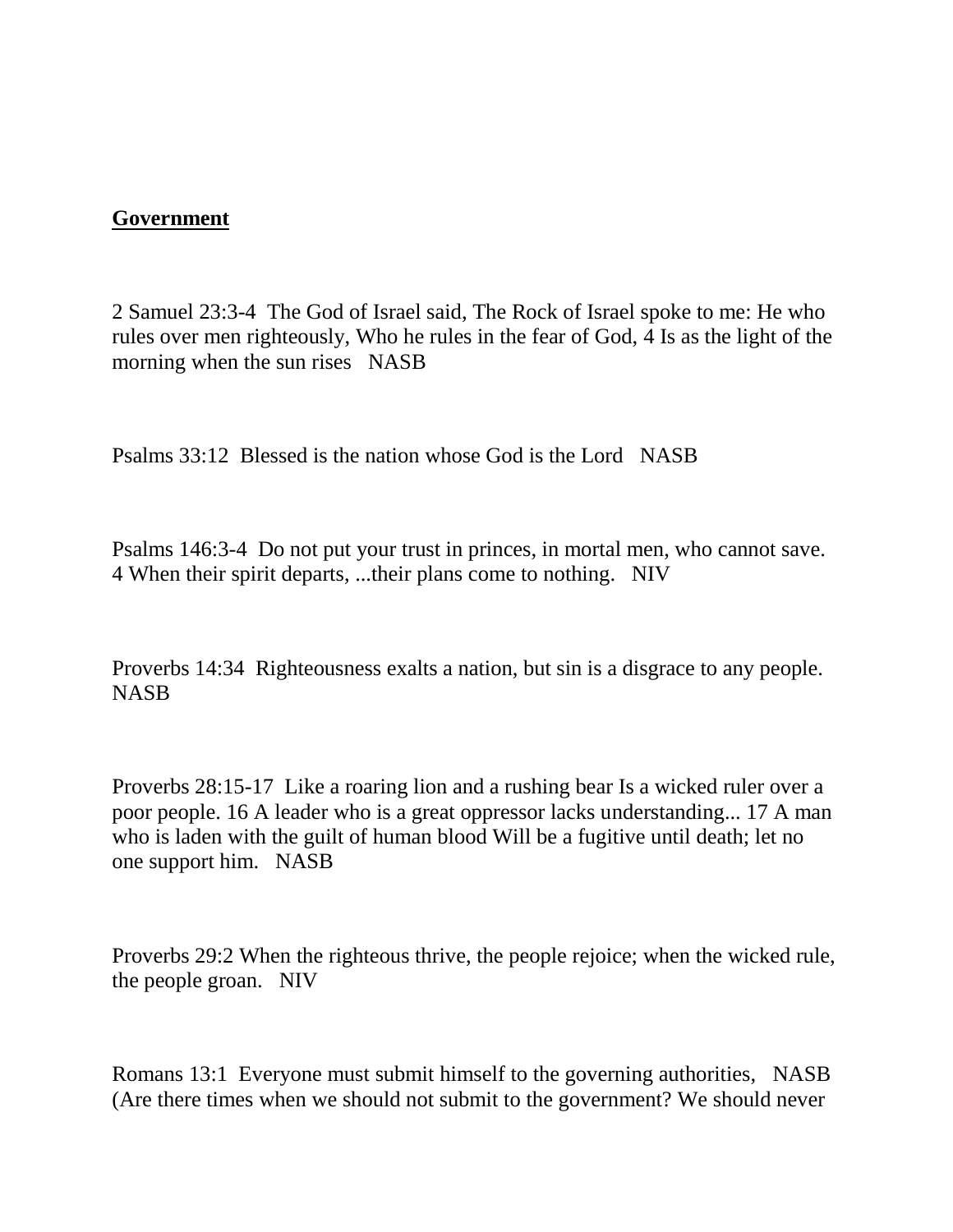allow government to force us to disobey God... NASB Life Application Study Bible commentary)

1 Peter 3:21-22 Jesus Christ, 22 who has gone into heaven and is at God's right hand, with angels, authorities and powers in submission to him. NIV (Christ is the highest authority on what is right for us to do.)

#### **Action**

Psalms 72:12-14 For he (the righteous ruler) will deliver the needy when he cries for help, The afflicted also, and him who has no helper. 13 He will have compassion on the poor and needy, and the lives of the needy he will save. 14 He will rescue their life from oppression and violence, and their blood will be precious in his sight. NASB

Psalms 82:3-4 Defend the cause of the weak and fatherless; maintain the rights of the poor and oppressed. 4 Rescue the weak and needy; deliver them from the hand of the wicked. NIV

Proverbs 24:11 Rescue those who are being led away to death; hold back those staggering toward slaughter. If you say, 'But we knew nothing about this,' does not he who weighs the heart perceive it? Does not he who guards your life know it? Will he not repay each person according to what he has done? NIV

Prov 31:8 Open your mouth for the speechless, In the cause of all who are appointed to die... NKJ Proverbs 31:8-9 Speak up for those who cannot speak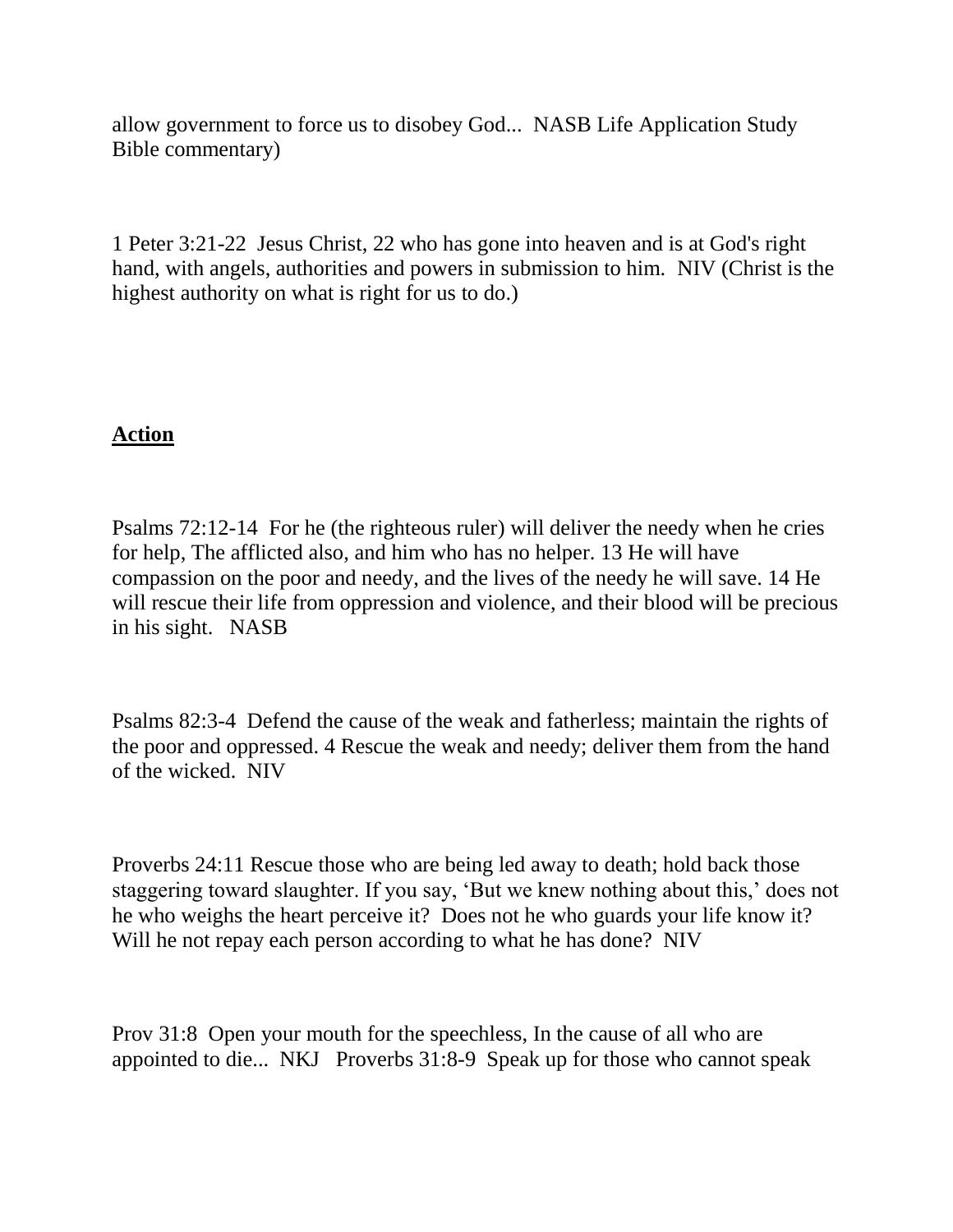for themselves, for the rights of all who are destitute. 9 Speak up and judge fairly; defend the rights of the poor and needy. NIV

Isaiah 52:7 How beautiful on the mountains are the feet of those who bring good news, who proclaim peace, who bring good tidings, who proclaim salvation, who say to Zion, "Your God reigns!" NIV (Speak the gospel and God's love.)

Luke 10:27-37 Love the Lord your God with all your heart and with all your soul and with all your strength and with all your mind; and Love your neighbor as yourself... NIV (Then Jesus tells the story of the Good Samaritan to show that loving your neighbor is helping and showing mercy to those you find in real need. Aren't unborn children our neighbors too, vulnerable and in need of our protection?)

Romans 12:21 Do not be overcome by evil, but overcome evil with good. NASB

James 1:22 Do not merely listen to the Word, and so deceive yourselves. Do what it says. NIV

James 1:27 Religion that God our Father accepts as pure and faultless is this: to look after orphans and widows in their distress and to keep oneself from being polluted by the world. NIV

James 5:16 ...The prayer of a righteous man is powerful and effective NIV (Prayer can accomplish much.)

James 5:20...he who turns a sinner from the error of his way will save his soul from death and will cover a multitude of sins. NASB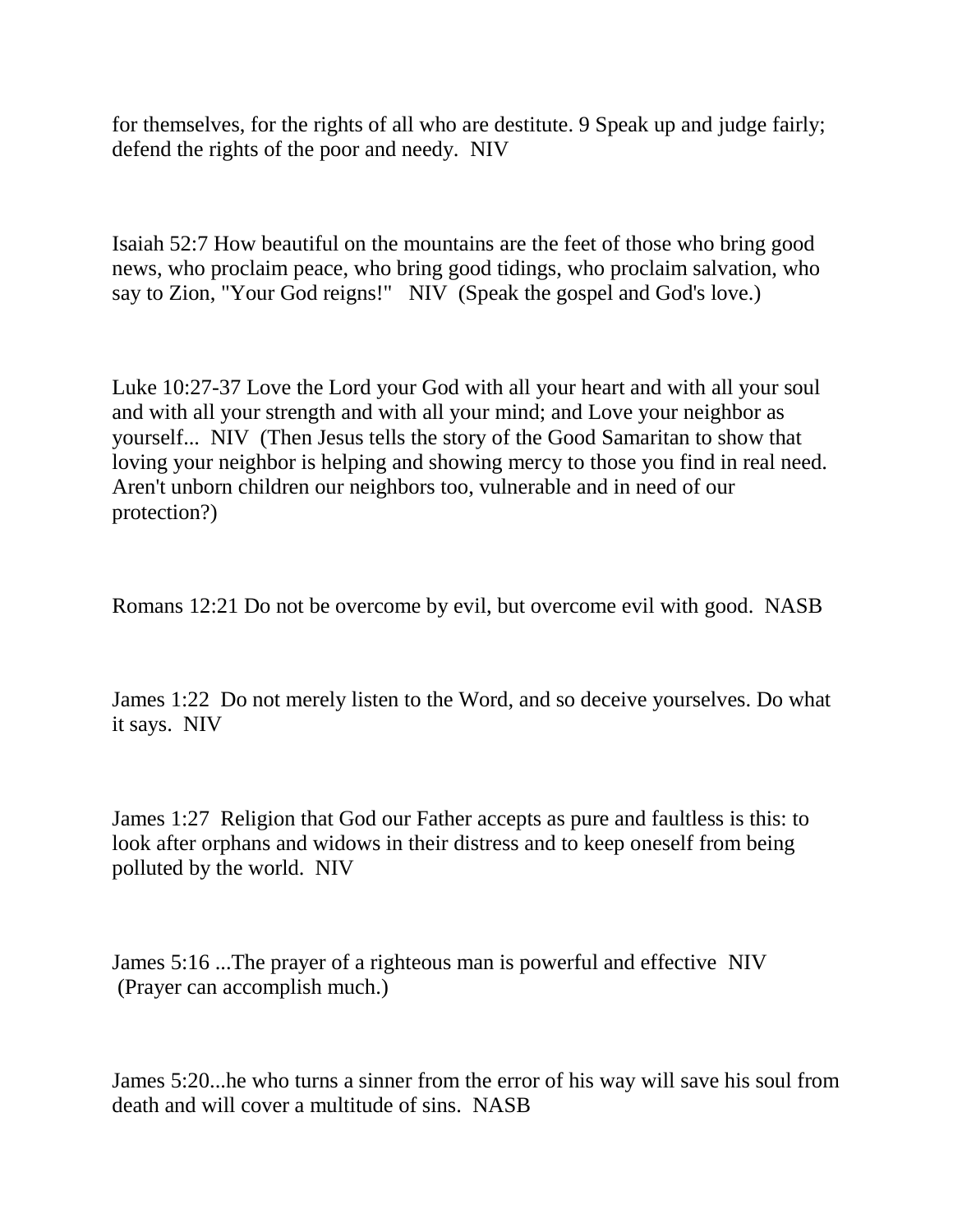1 John 3:9-10 No one who is born of God will continue to sin...10...Anyone who does not do what is right is not a child of God, nor is anyone who does not love his brother. NIV (God continually urges us to do the right thing, and true believers learn and obey.)

James 2:17 Faith by itself, if it is not accompanied by action, is dead. NIV

#### **Rewards for having regard for the helpless**

Psalms 41:1-3 How blessed is he who considers the helpless; The Lord will deliver him in a day of trouble. 2 The Lord will protect him and keep him alive; And he shall be called blessed upon the earth; And do not give him over to the desire of his enemies. 3 The Lord will sustain him upon his sickbed; In his illness, You restore him to health. NASB

Matthew 25:40 I tell you the truth, whatever you did for one of the least of these brothers of mine, you did it for me. NIV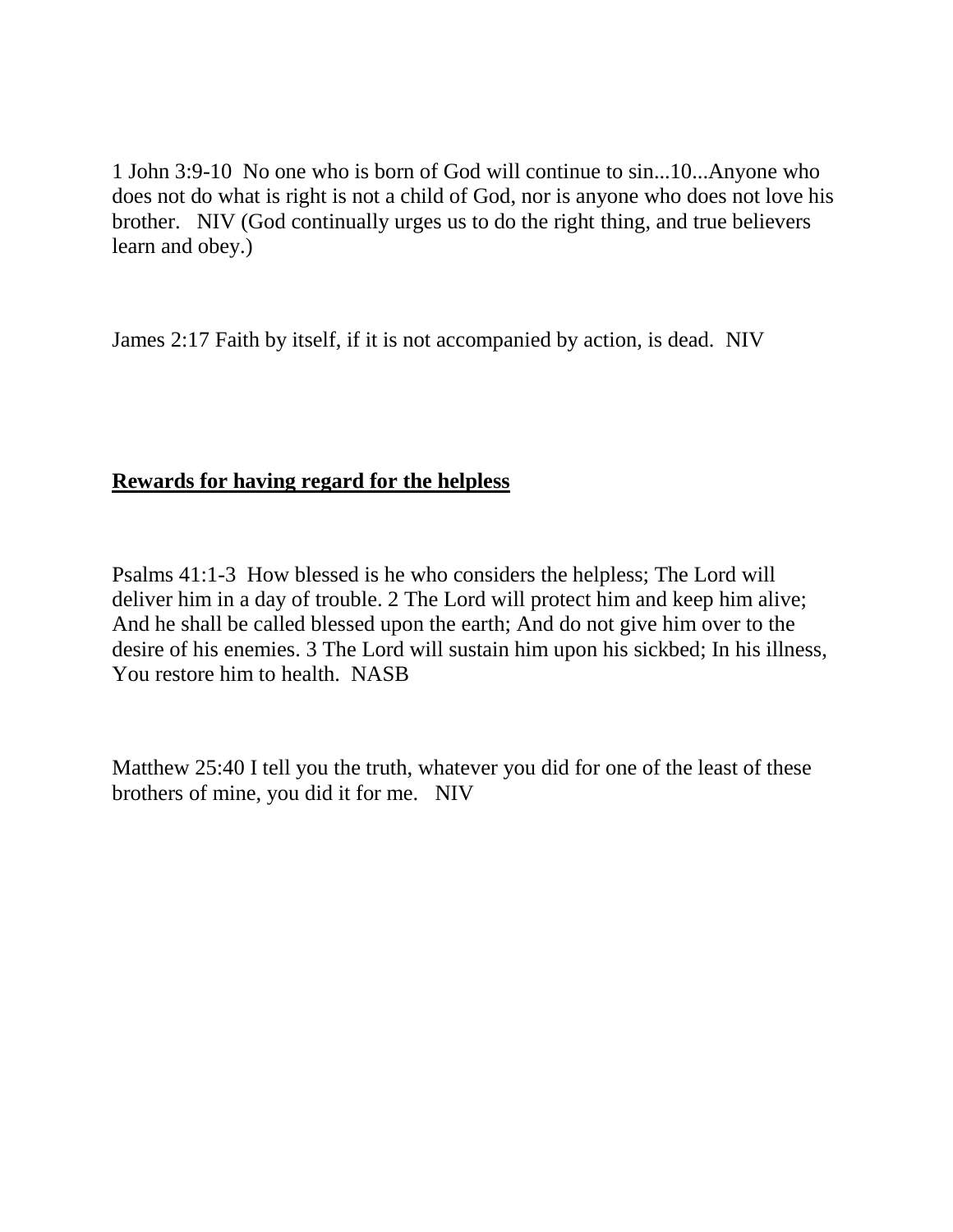

WE KNOW WHAT'S GOING TO HAPPEN TO THE BABY.

# BUT WHAT CAN HAPPEN TO YOU?

World renowned abortionist Warren Hern of Boulder, Colorado states: "In medical practice, there are few surgical procedures given so little attention and so underrated in its potential hazards as abortion. It is a commonly held view that **complications are inevitable**."

Here are some possible complications you may have that you'd like to ask your abortionist about. Print this article and ask him to check at the end of each complication listed to confirm whether he agrees with these statements or not. Then ask him to initial your print-out at the end for future reference, especially if you have problems later.

And remember! Literally all of the problems listed below have been found in studies conducted in the medically sophisticated setting of university hospital centers, and by highly trained surgeons. These, however, constitute less than 10% of abortions done.

**Here are complications you can have with your abortion:**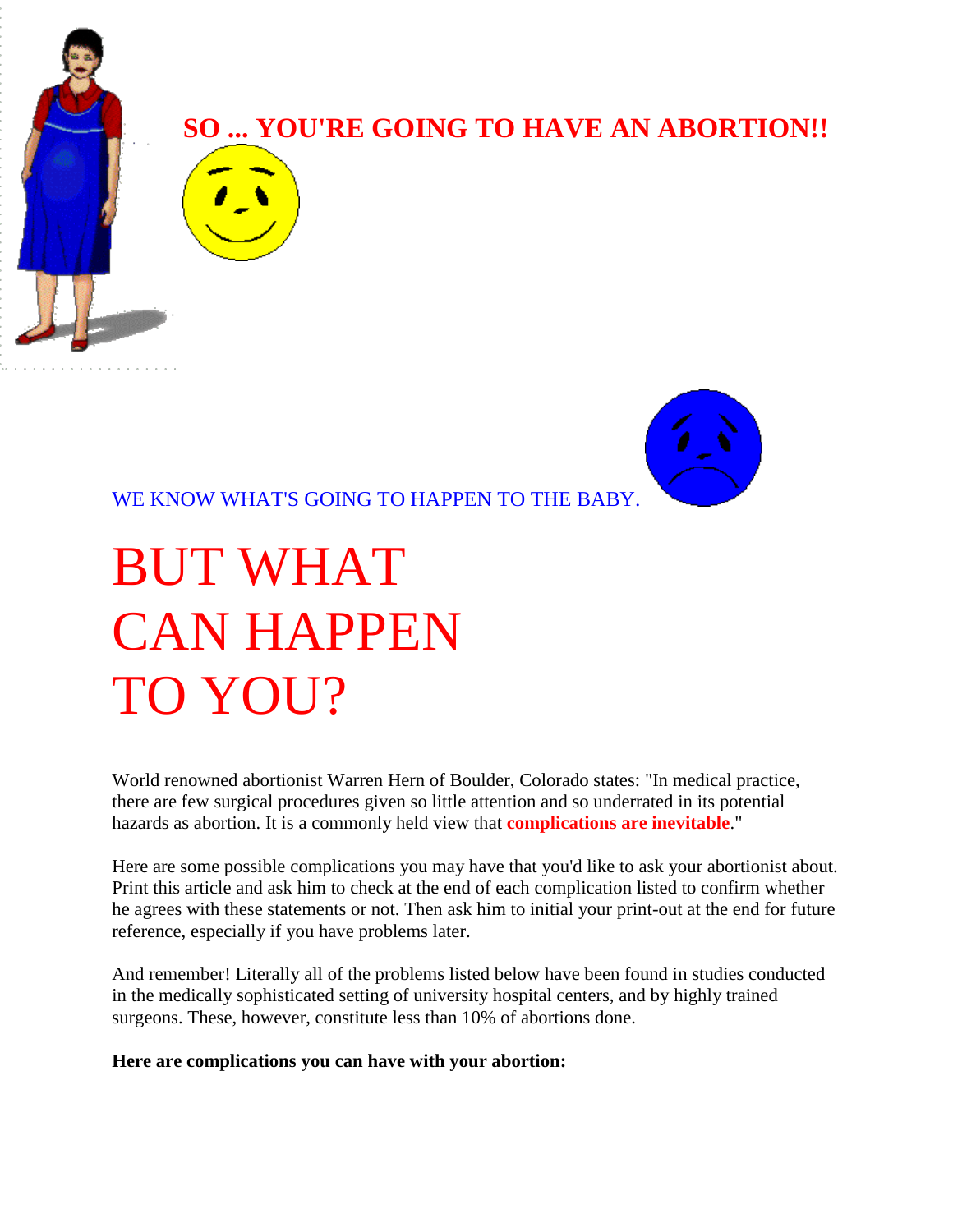**HEMORRHAGE:** Between 1-out-of-7 to 1-out-of-100 women require a blood transfusion due to bleeding from an abortion.

**HEPATITIS:** This can occur if you have to have a blood transfusion after an abortion.

**LACERATION OF THE CERVIX**: About 1-out-of-20 women suffer this during an abortion. This causes you to have nearly a 50/50 chance of miscarrying in your next pregnancy if it is not treated properly during that pregnancy. A high incidence of cervical damage from the abortion procedure has raised the incidence of miscarriage in aborted women to 30-40%.

**PERFORATION OF THE UTERUS**: Punching a hole in the uterus occurs between 1-out-of-40 to 1-out-of-400 abortions. This almost always causes peritonitis similar to having a ruptured appendix.

**BOWEL INJURY**: If your uterus is perforated, your intestines can be perforated too. This will cause nausea, vomiting, abdominal pain, fever, blood in stool, peritonitis and death if not treated quickly enough. A portion of the intestine may have to be taken out, and a temporary or permanent colostomy may be put in your abdomen.

**BLADDER INJURY**: If your uterus is perforated, your urinary bladder can be perforated too. This also can cause peritonitis with all its misery, dangers and necessary reparative surgery.

**INFECTION:** Mild fever and sometimes death occurs when there is an infection from an abortion. This happens anywhere from 1-in-4 abortions to 1-in-50 abortions.

**STERILITY:** You may become sterile so that you can never get pregnant again. This happens in 1-out-of-20 to 1-out-of-50 abortions. The risk of secondary infertility among women with at least one induced abortion is 3-4 times greater than that among non-aborted women.

**ECTOPIC PREGNANCY:** After an abortion you are 8 to 20 times more likely to have an ectopic pregnancy. If not discovered soon enough, an ectopic pregnancy ruptures, and you can bleed to death if you do not have emergency surgery. Statistics show a 30% increased risk of ectopic pregnancy after one abortion and a 160% increased risk after two or more abortions. There has been a 3 fold increase in ectopic (or tubal) pregnancies in the U.S. since abortion was legalized. In 1970 the incidence was 4.8 per 1,000 live births. By 1980 it was 14.5 per 1,000 births.

**FAILED ABORTION:** Failure to kill unborn babies younger than 6 weeks is relatively common. Surprise, surprise! Mommy's pregnant even though she endured the dangers and cost of an abortion.

**UNRECOGNIZED ECTOPIC PREGNANCY**: Without an ultrasound to be sure, your abortionist may scrape your uterus to take out the baby, but the baby is growing in one of your fallopian tubes out of harm's way. Unfortunately the tubal pregnancy ruptures later and emergency surgery must be done to save your life. It is safe to say that ALL FIRST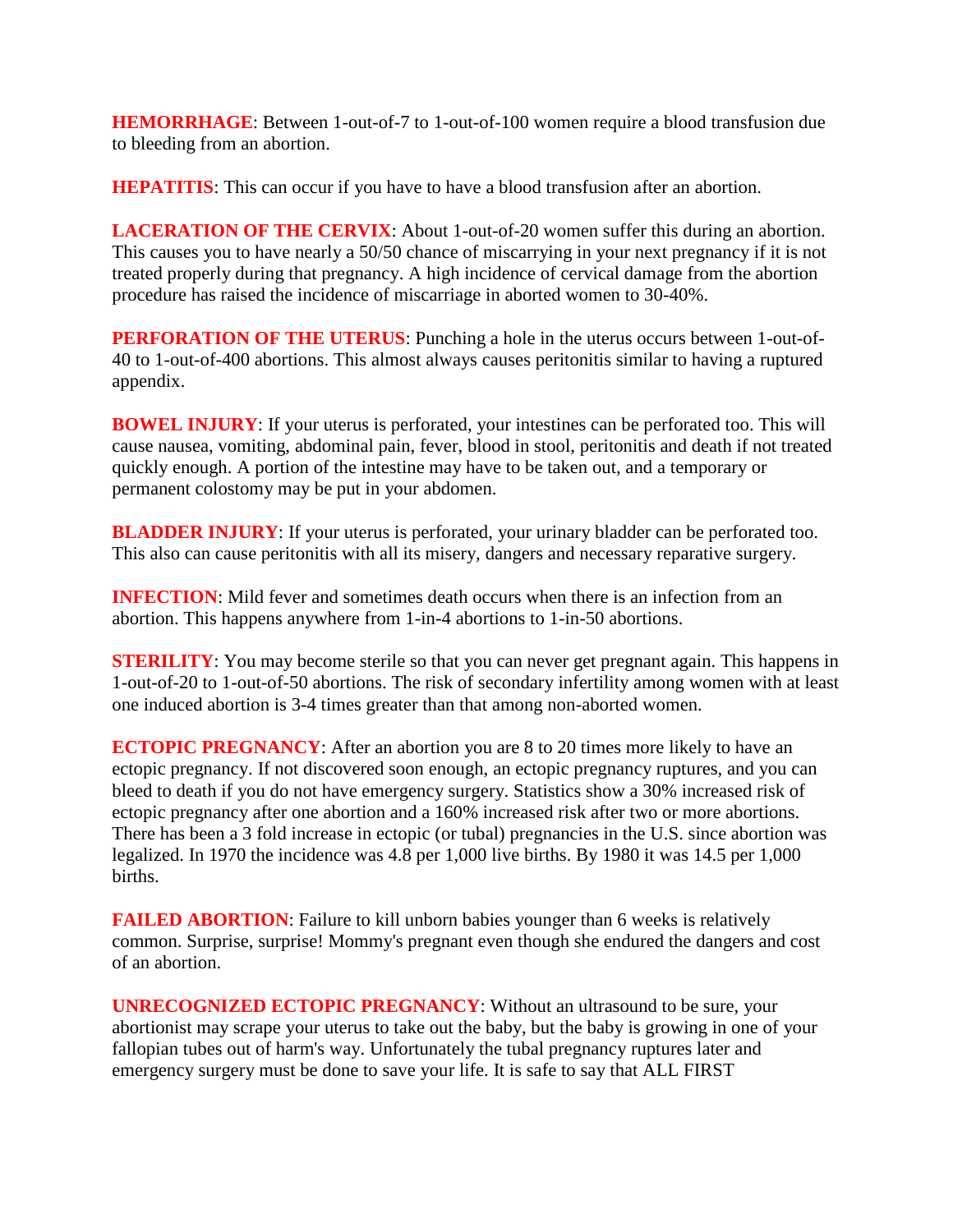TRIMESTER ABORTIONS SHOULD HAVE AN ULTRASOUND TO MAKE SURE YOU DO NOT HAVE AN ECTOPIC PREGNANCY.

**RETAINED PRODUCTS OF CONCEPTION:** If your abortionist leaves pieces of the baby, placenta, umbilical cord or amniotic sac, you may develop pain, bleeding or low grade fever. Besides antibiotics and possible hospitalization you may require additional surgery to remove these "left overs."

**SEVERE, RAPID BLEEDING**: You may develop DIC (disseminated intravascular coagulopathy) from your abortion. This is extremely life threatening and difficult to treat. It occurs in 2 out of 1,000 second trimester abortions and in 6.6 out of 1,000 (nearly 1-in-100) saline installation abortions.

**BREAST CANCER:** Breast cancer has risen by 50% in America since abortion became legal in 1973. Women who have aborted have significantly higher rates of breast cancer in later life.

**POST-ABORTION SYNDROME:** Frequently after an abortion, mothers have recurrent memories, dreams and repetitions of the abortion experience; avoidance of emotional attachment; relationship problems; sleep disturbances; guilt about surviving when the unborn child died; memory impairment; hostile outbursts; suicidal thoughts or actions and substance abuse. This may occur days to years later.

**PLACENTA PREVIA:** In this condition (placenta previa) your baby's placenta lies over the exit from the uterus so that the placenta has to be delivered BEFORE the baby can get out. This causes the mother to bleed severely while the baby almost always dies. An astute obstetrician who recognizes placenta previa removes the baby by Caesarean section at just the right time in the pregnancy -- not too early and not too late. Statistics show this problem in your future pregnancies is 6 to 15 times more likely after you have had an abortion.

**MORE MISCARRIAGES LATER**: Women who have had two or more previous abortions have TWICE as many first trimester miscarriages in later pregnancies. There was a TENFOLD increase in the number of second trimester miscarriages in pregnancies which followed a vaginal abortion.

**EFFECTS ON THE NEXT PREGNANCY**: If you have an abortion: (1) you will be more likely to bleed in each of the first three months of the following pregnancies; (2) you will be less likely to have a normal delivery in the following pregnancies; (3) you will need more manual removal of placenta and other third stage interventions in the following pregnancies; (4) your next child will be twice as likely to die in the first few months of life; (5) your next child will be three to four times as likely to die in the last months of his first year of life; (6) the likelihood of your next baby having a low birth weight will be increased; (7) your next baby is more likely to be born prematurely with all the dangerous and costly problems that entails.

**Rh INCOMPATIBILITY**: Your abortionist should be sure of your baby's Rh blood type if you are Rh-negative so that he can protect you and your next baby against future Rh incompatibilities. These Rh incompatibilities: (1) can require that future babies will need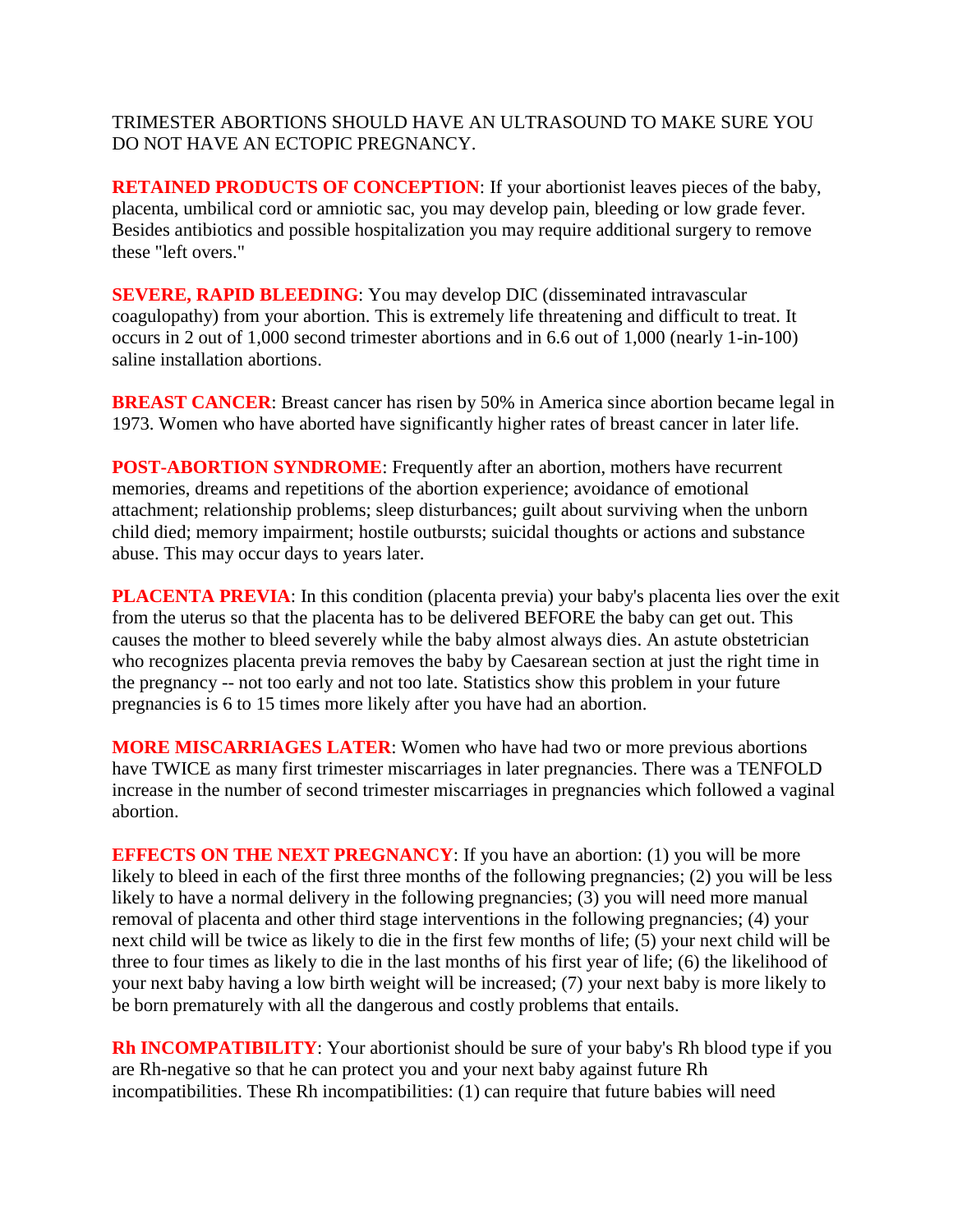transfusions soon after birth, (2) future babies may be born dead because of the incompatibility, (3) future babies may die soon after birth because of the Rh incompatibility. If your abortionist doesn't ascertain the blood type of the baby you are going to abort even in very early suction abortions done before eight weeks, fetal-maternal hemorrhage can occur, thereby sensitizing you if you are Rh-negative.

**IF YOU ARE A YOUNG MOTHER**: Complication rates of abortion increase as the mothers are younger and the unborn babies are older. BUT younger (teen-age) mothers who carry their babies to term have better births than older mothers if they get proper care. There is evidence that in 15 to 17 year old women, pregnancy may even be healthier than in older ages.

The above statements are attested to by:

| Laurence J. Burns, D.O.         | I. Dale Carroll, M.D.           | Ronald E.Graeser, D.O.    |
|---------------------------------|---------------------------------|---------------------------|
| Board Certified in Obstetrics & | Board Certified in Obstetrics & | Board Certified in Family |
| Gynecology                      | Gynecology                      | Practice                  |

#### **REFERENCES**

- Hilgers et al., "Fertility Problems Following an Aborted First Pregnancy." New Perspectives on Human Abortion, University Publications of America, 1981.
- W. Cates et al., Amer. Jour. OB/GYN, vol. 132, p. 169
- L. Talbert, Univ. of NC, "DIC More Common Threat with Use of Saline Abortion," Family Practice News, vol. 5, no. 19, Oct. 1975
- White et al., "D.I.C. Following Three Mid-Trimester Abortions," Anaesthesiology, vol. 58, 1983, pp. 99-100
- Duenhoelter & Grant, "Complications Following Prostaglandin F-2A Induced Midtrimester Abortion," Amer. Jour. OB/GYN, vol. 46, no., Sept. 1975, pp. 247-250
- J.A. Stallworthy et al., "Legal Abortion: A Critical Assessment of its Risks," The Lancet, Dec. 4, 1971
- L. Iffy, "Second Trimester Abortions," JAMA, vol. 249, no. 5, Feb. 4, 1983, p. 588.
- Lanska et al., "Mortality from Abortion & Childbirth," JAMA, vol. 250, no. 3, July 15, 1983, pp. 361-362
- D. Trichopoulos et al., "Induced Abortion & Secondary Infertility," British Jour. OB/GYN, vol. 83, Aug. 1976, pp. 645-650
- U.S. Dept. H.H.S., Morbitity & Mortality Weekly Report, vol. 33, no. 15, April 20, 1984 Rubin et al., "Fatal Ectopic Pregnancy After Attempted Induced Abortion," JAMA, vol. 244, no. 15, Oct. 10, 1980
- Panayotou et al., "Induced Abortion & Ectopic Preg." Am J. OB-GYN, 1972 114:507
- L. Roth et al., "Increased Menstrual Symptoms Among Women Who Used Induced Abortion," Amer. Jour. OB/GYN, vol. 127, Feb. 15, 1977, p. 356
- Levin et al., "Association of Induced Abortion with Subsequent Pregnancy Loss," JAMA, vol. 243, no. 24, June 27, 1980, pp. 2495-2499
- Hilgers et al., "Fertility Problems Following an Aborted First Pregnancy." In New Perspectives on Human Abortion, edited by S. Lembrych. University Publications of America, 1981, pp. 128-134